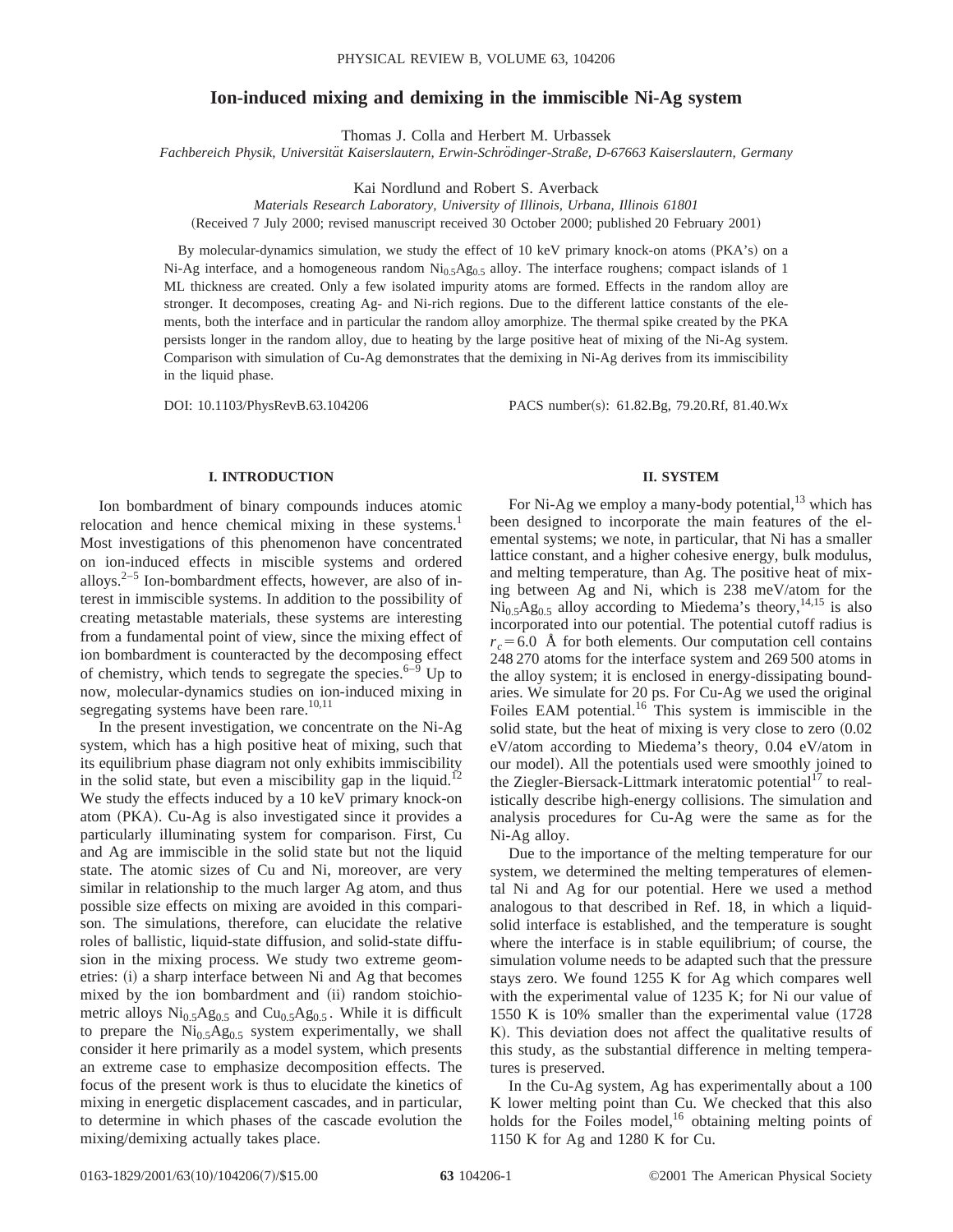

FIG. 2. Side  $(a)$  and top  $(b)$  view on the interface at 20 ps after the start of a 10 keV Ag PKA. Only those atoms are shown that have moved beyond the interface, i.e., the plane positioned in the middle between the Ni and Ag half spaces. Light: Ag. Dark: Ni. Small dots: nonrelocated interface atoms.

is most likely a consequence of the difference in lattice constants of Ni and Ag. Only a few atoms have been displaced far into the other side of the interface. Figure 2 provides side and top views of the interface itself. Only those atoms are shown that have moved beyond the interface, i.e., the plane positioned midway between the Ni and Ag half spaces. It is seen that these relocated atoms cluster mostly at the layer immediately bounding the initial interface, forming islands and thus reducing the chemical contribution to the interface energy.

Figure 3 plots against time the number of *intruder* atoms, which we define as all those atoms that have moved at least 0.5 monolayers across the interface. Their number is remarkably small. Only 4 Ni and 14 Ag atoms are thus effectively mixed in this system. We attribute the strong asymmetry observed between Ni and Ag intruders to the higher binding energy of Ni atoms, which makes them more resistant to displacement. This feature can be quantified by the higher activation energy for diffusion that was also observed in a previous model study of thermal effects in the Ni-Ag system.<sup>13</sup> Asymmetric mixing behavior has also been observed in Cu/Ni and Cu/Co.<sup>11</sup> Furthermore, as Fig. 2 showed, some Ag atoms—but no Ni atoms—were recoil implanted deeply into the other side of the interface; this happens simply because the cascade was started from the Ag-side of the interface.

Figure 4 offers some details of the central energized zone



FIG. 1. Cross-sectional view through the Ni-Ag interface system at  $0.15$  ps  $(a)$  and  $20$  ps  $(b)$  after the start of a  $10 \text{ keV}$  Ag PKA at 30 Å from the interface. Light: Ag. Dark: Ni. Small dots: atoms that have not yet moved.

# **III. INTERFACE**

We construct a (100)  $\Sigma$ 1 interface and let it relax while we cool the system to 0 K. We note that this  $\Sigma$ 1 interface does not have the lowest energy among all  $(100)$  interfaces,<sup>19</sup> but we chose it here for convenience. A 10 keV Ag PKA starts at a distance of 30 Å from the interface and is directed towards it in a non-channeling direction.

Figure 1 shows the interface at 150 fs, i.e., while still in the linear-collision-cascade regime, and also at 20 ps, after the cascade motion has ended. A complete animation is available.<sup>20</sup> Here, only the central zone (containing  $26\,564$ ) atoms) is shown. The figure shows that while the collision cascade covers a large volume on both sides of the interface, the final disorder is restricted to the immediate vicinity of the interface and this region has become partly amorphized. This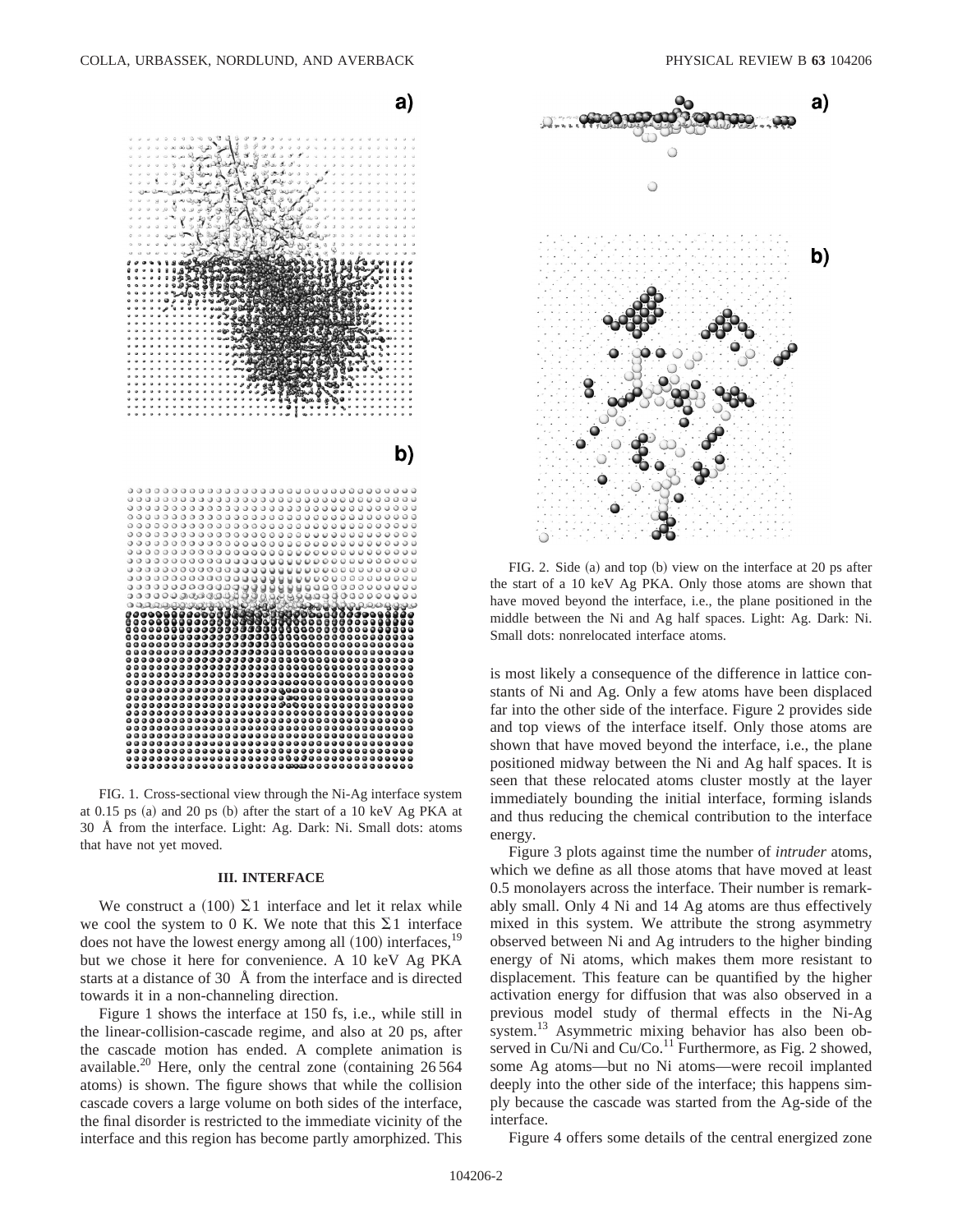

FIG. 3. Time evolution of the number of intruder atoms, defined as all those atoms which have been relocated at least 0.5 ML to the other side of the interface.

of the collision cascade. We concentrate on the number of *molten* atoms, defined as those atoms that have a kinetic energy above  $3kT_m/2$ , where  $T_m$  is the melting temperature of Ni. The molten zone exists until roughly 5 ps, showing that a rather long-lived thermal spike has been created. The number of molten Ni atoms is larger than the number of molten Ag atoms despite its higher melting temperature; this, however, is a direct consequence of the collision cascade being situated more on the Ni side of the interface. Note that the thermal histories of the Ag and the Ni subsystems are well correlated, proving that both subsystems are in good energetic contact during this spike phase. Figure  $4(b)$  displays the temporal evolution of the density in the molten zone; the density is calculated as the average of the density in spheres around each molten atom with radius equal to the potential cutoff radius  $r_c$ . The reduced density, which is typical of thermal spikes, $2^{1,22}$  is clearly observed.

We also followed three additional Ag PKA's and four Ni PKA's, varying systematically the start distance to the interface. The results were all qualitatively similar to those described above. We observed no systematic dependence of the results on the point of initiation other than the obvious fact that interface mixing was maximized when the interface lay in the center of the collision cascade. We note, however, that interface mixing—as quantified by the number of intruders was systematically smaller for Ni PKA's than for Ag PKA's. We attribute this to the fact that Ni stopping in Ni is considerably smaller than Ag stopping in  $\text{Ag};^{23}$  hence the deposited energy density and thus the temperature of the spike formed will be higher for Ag than for Ni PKA's.

#### **IV. ALLOY**

We construct a  $Ni<sub>0.5</sub>Ag<sub>0.5</sub>$  crystal by placing Ni and Ag atoms randomly on an fcc lattice. The lattice constant is taken from Vegard's law, i.e., as the arithmetic mean of the elemental lattice constants. The system is then allowed to relax to 0 K. In Fig. 5 we display a cut through the smallest cuboid (containing  $9,700$  atoms) that completely contains the



FIG. 4. Number of molten atoms  $(a)$  and density  $(b)$  in the molten zone of the spike initiated by the 10 keV Ag PKA in the Ni-Ag interface system. The density is normalized to the solid density  $n_0$  of elemental Ni and Ag, respectively. All atoms are considered molten that have a kinetic energy above  $3kT_m/2$ , where  $T_m$  $=1728$  K is the melting temperature of Ni.

molten zone of the bombarded crystal. Figure  $5(a)$  shows the alloy before ion irradiation, and Fig.  $5(b)$  shows a cross section through the alloy at 20 ps after the start of a 10 keV Ag PKA. A complete animation for this event is also available.<sup>20</sup> The changes observed are considerably stronger than in the interface system. Most notably, the alloy has undergone decomposition, forming Ag- and Ni-rich regions. Due to the high number of minority (solute) atoms in these enriched regions—which is far above the equilibrium solubility limit—and due to the incompatibility of the elemental lattice constants, these regions did not crystallize after the thermal spike, and they appear amorphous. Note that the initial state of our system—the random alloy—is in fact thermodynamically strongly unstable; thus the energy delivered by the PKA can be considered to trigger the spinodal decomposition of this alloy.

Figure 6 shows the number of molten atoms and the density reduction in the spike region, in close analogy to Fig. 4 for the interface system. While the trends are similar, we can observe that the spike in the alloy persists for a longer time than in the interface system. This is due, in part, to the large positive heat of mixing, which is delivered to the system during the decomposition process. This energy refuels the spike as it evolves. A difference in the heat conductivity of the random alloy, as compared to that of the interface system, may also be relevant, although these conductivities were not determined.

In order to understand the different clustering behavior of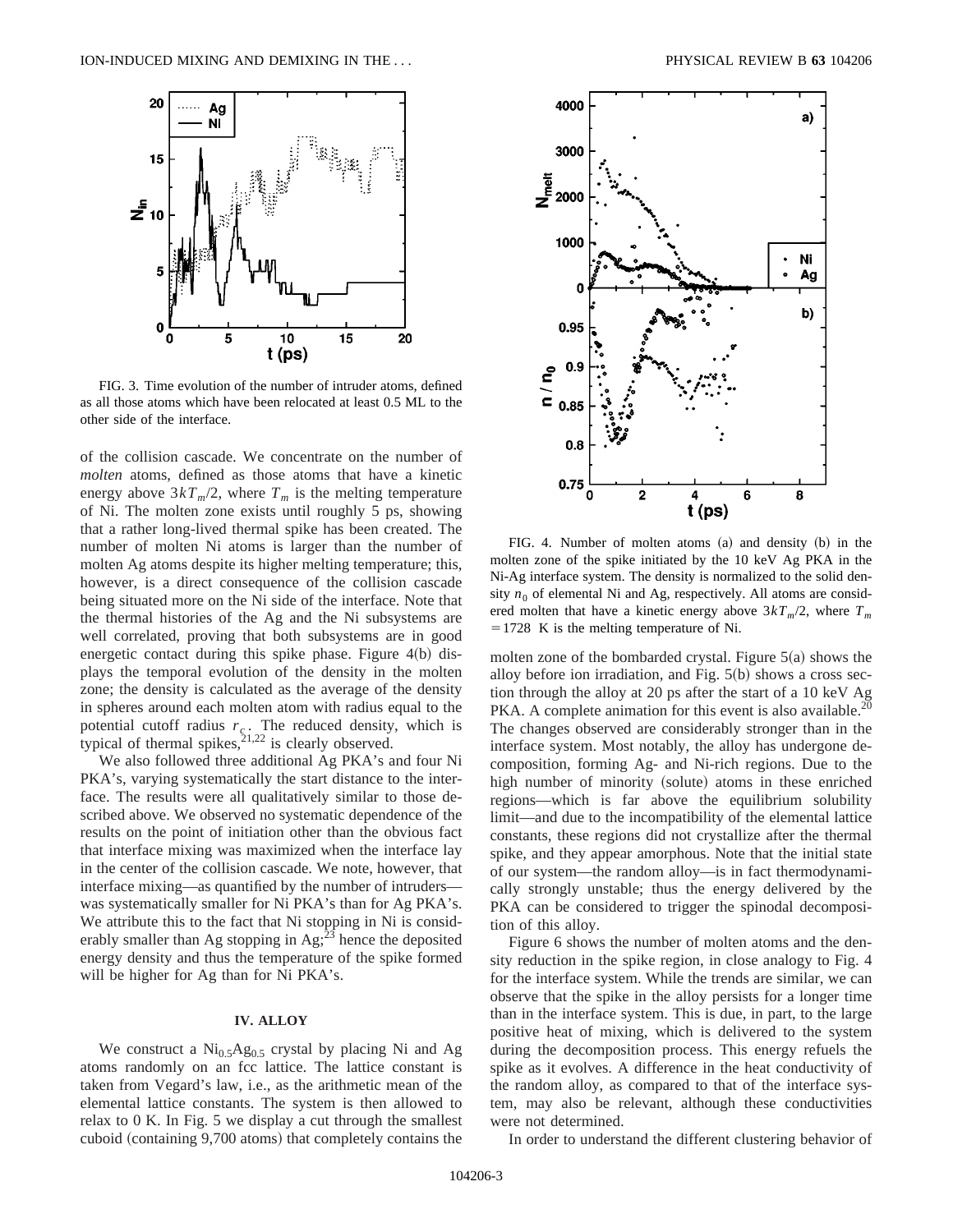

FIG. 5. Cross-sectional view through the  $Ni<sub>0.5</sub>Ag<sub>0.5</sub>$  alloy system before  $(a)$  and 20 ps  $(b)$  after the start of a 10 keV Ag PKA. Light: Ag. Dark: Ni.

Ag and Ni atoms, we plot in Fig. 7 the probabilities  $P_{ij}(z)$ that an *i* atom has exactly *z j* neighbors. We count all those atoms as nearest neighbors to a given atom that are closer to it than the arithmetic mean of the first- and the secondneighbor distances in the ideal Vegard's-law lattice. These data are based on the ensemble of molten atoms, as presented in Fig. 6. While prior to irradiation [Fig. 7(a)], at  $t=0$ , the  $P_{ii}(z)$  curves all coincide and are symmetrically shaped around the maximum at  $z=6$ , the data presented in Fig. 7(b) show three typical features which evolved in the system after ion irradiation.

(1) The number of Ag-Ni bonds is dramatically reduced; the pertinent distribution  $P_{\text{AgNi}}$  exhibits now a maximum at  $z = 4$ .

 $(2)$  The  $P_{\text{NiNi}}$  distribution has broadened and now extends to  $z = 14$ .

 $(3)$  The  $P_{AgAg}$  distribution has remained rather sharp, but



FIG. 6. Number of molten atoms  $(a)$  and density  $(b)$  in the molten zone of the spike initiated by a 10 keV Ag PKA in the  $Ni<sub>0.5</sub>Ag<sub>0.5</sub>$  alloy system. The density is normalized to the average density  $n_0$  of elemental Ni and Ag. All atoms are considered molten that have a kinetic energy above  $3kT_m/2$ , where  $T_m=1728$  K is the melting temperature of Ni.

its maximum has increased to  $z=7$ .

These observations quantify the clustering behavior due to ion irradiation. Items 2 and 3 show that clustering proceeds differently for Ag and Ni atoms. One reason is the different sizes of Ag and Ni atoms, which has the consequence that our procedure for identifying nearest neighbors allows more nearest neighbors around Ni atoms (in the amorphous structure) than it does around Ag ones. Furthermore, the different clustering may also be influenced by the lower melting temperature of Ag, which allows more segregation in the Ag-rich regions than in the Ni-rich ones.

In order to quantify the time evolution of the decomposition process, we calculate the short-range-order parameter  $\gamma_i$ , which we define for each species *i* (Ni or Ag) separately. Denoting by  $Z_i$  the number of nearest neighbors around an  $i$ atom, and by  $z_i$  the number of its nearest neighbors of the same species, then $13$ 

$$
\gamma_i = \left\langle \frac{z_i - 0.5Z_i}{0.5Z_i} \right\rangle. \tag{1}
$$

Here, the brackets denote the average over all *i*-atoms in the molten zone. Initially, at time  $t=0$ , due to the construction of our system as a random fcc crystal, each atom has *Zi*  $=$  12 nearest neighbors, of which on the average  $z_i$ =6 belong to the same species; hence,  $\gamma_i=0$ .  $\gamma_i$  is connected to the average  $\langle z_i \rangle$  that can be obtained from the probabilities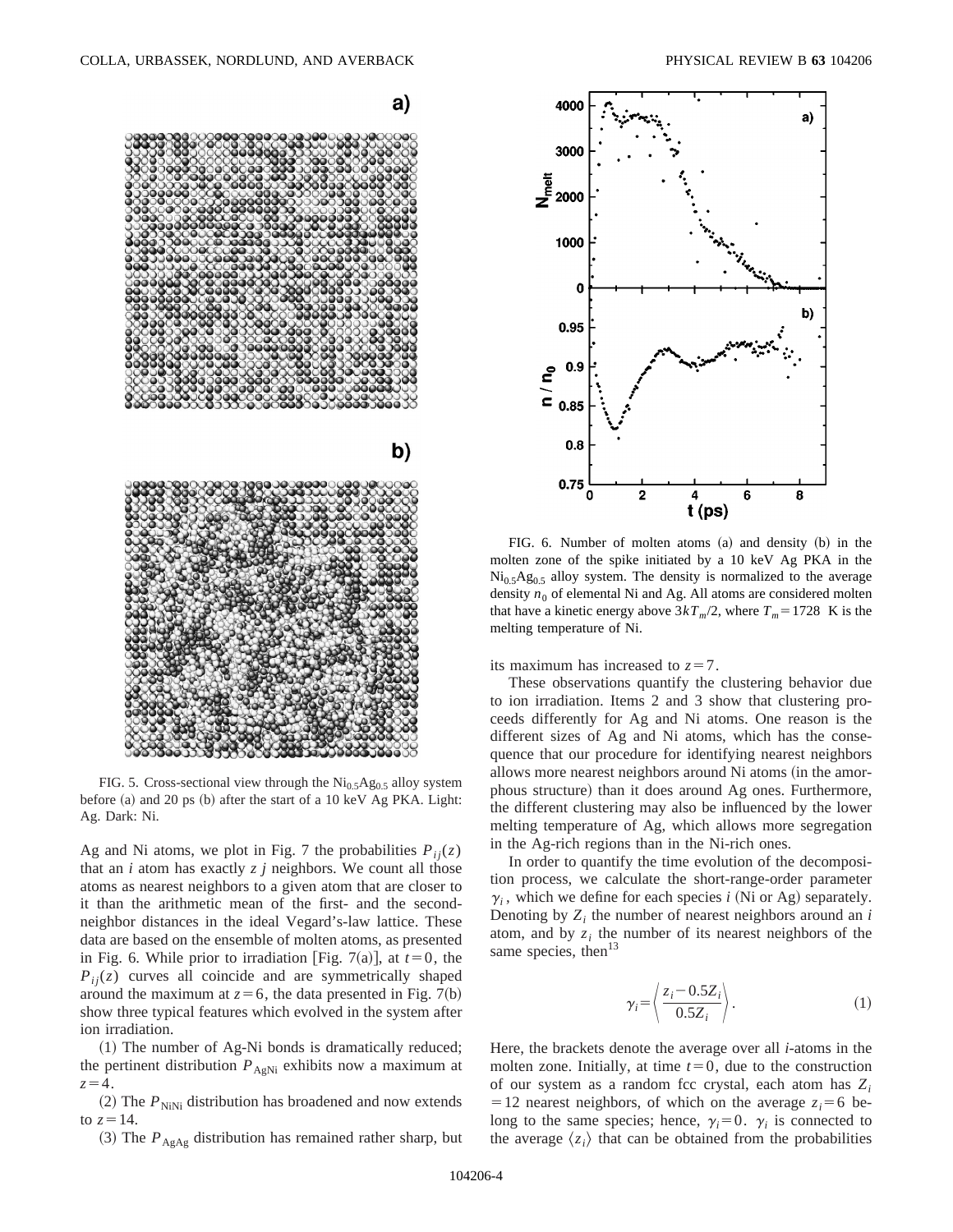

FIG. 7. Probabilities  $P_{ij}(z)$  that an *i* atom has exactly  $zj$  neighbors in its first-neighbor shell in the  $Ni<sub>0.5</sub>Ag<sub>0.5</sub>$  alloy. Data have been evaluated in the ensemble of all atoms that have at some time been molten, see Fig. 6. Data taken (a) before irradiation  $(t=0)$ , (b) after irradiation  $(t=20 \text{ ps})$ .

 $P_{ij}(z)$  of Fig. 7, but in a nontrivial way, since the total number of nearest neighbors  $Z_i$  will change from atom to atom.

Figure 8 gives us the time scale of decomposition. In order to quantify it, we fit our simulation data to a function of the form

$$
\gamma(t) = \gamma_{\text{final}} \text{erf}\sqrt{\alpha t}.\tag{2}
$$

We chose this functional form after experimenting with several other forms.<sup>13</sup> While  $\gamma_{\text{final}}$  gives the limiting value of the short-range-order parameter acquired at large times,  $\alpha$  measures the time rate of decomposition. The maximum value of the short-range-order parameter  $\gamma_{final}$  is considerably larger for Ag than for Ni. Indeed, when inspecting Fig.  $5(b)$ , one may obtain the impression that Ag atoms tend to form the larger clusters, which are surrounded by Ni atoms. This corresponds to the data shown in Fig. 7 and discussed above. Note that the absolute numbers of  $\gamma_{final}$  depend on the size of the molten zone for which mixing was evaluated (here 5544 atoms) and hence need not be discussed. The decomposition rates  $\alpha_i$  obtained from the fit were  $1.2(1.4) \times 10^{11}$  /s for Ni



FIG. 8. Time evolution of the short-range-order parameter  $\gamma$  of Ag and Ni atoms. Dashed: Fit according to Eq.  $(2)$ .

 $(Ag)$ , which are the same to within the uncertainty of the fits. These high rates highlight the speed with which decomposition proceeds. We assume that the major part of decomposition takes place in the hot, low-density liquid phase—note



FIG. 9. As in Fig. 7, but for  $Cu<sub>0.5</sub>Ag<sub>0.5</sub>$ .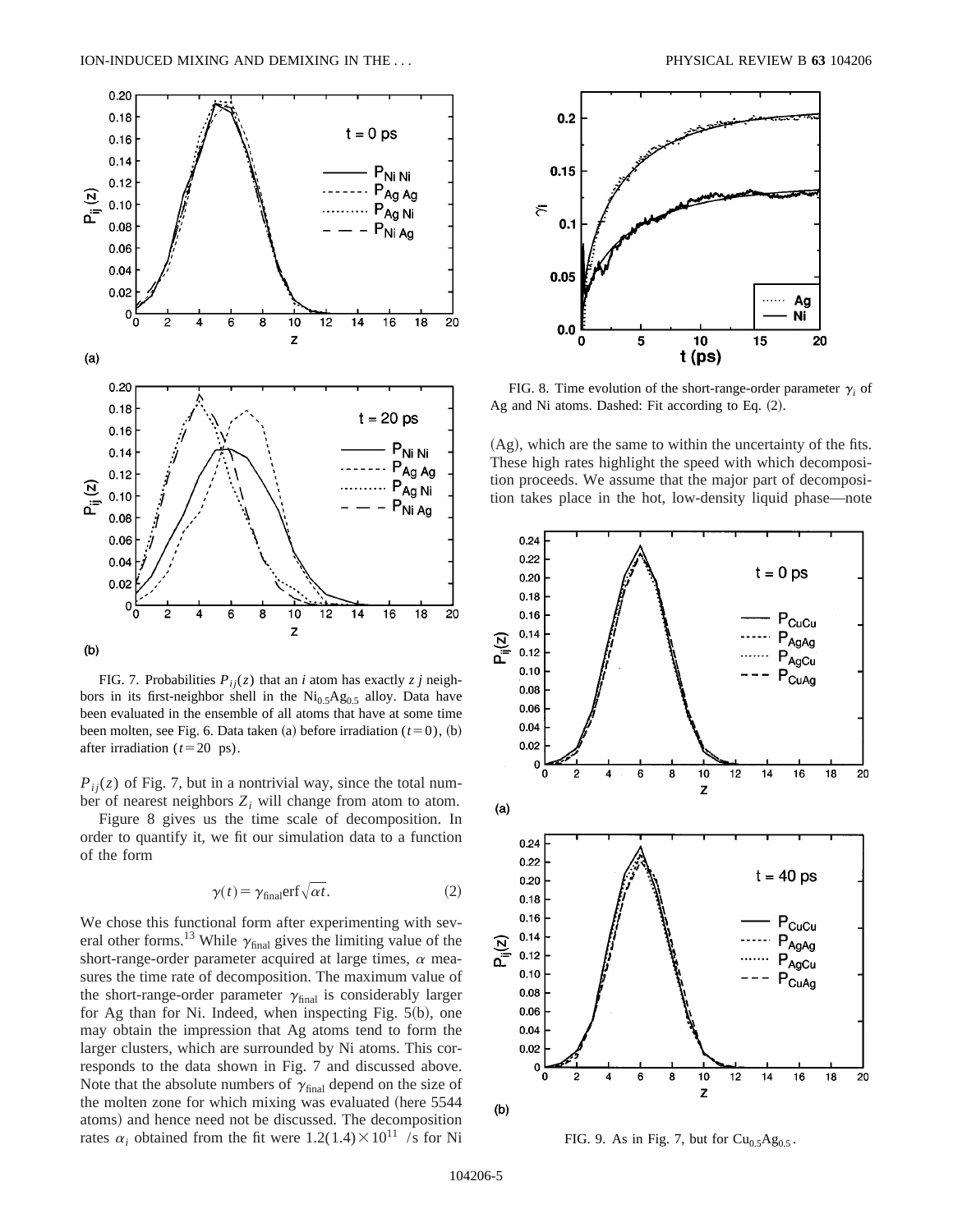that the positive heat of mixing of this system is so large that the system exhibits a miscibility gap even in the liquid part of the equilibrium phase diagram; this fact is reproduced by our potential.<sup>13</sup> It is noteworthy that these relaxation times are about a factor of 2 larger than the relaxation time for atoms to fall below their melting points, as seen in Fig.  $6(a)$ . This suggests that segregation continues in the supercooled liquids and presumably most abundantly in the Ag-rich regions. In a previous study, $13$  we determined decomposition rates of random Ni-Ag alloys as a function of temperature and density in a homogeneous model system. The high rates encountered in the present simulation match those of the model study<sup>13</sup> at temperatures around or slightly above 3000 K.

We also studied the changes in the short-range order of the alloy induced by 1 keV PKA's. Here we used an ensemble of 40 PKA's—each starting in a freshly constructed, relaxed fcc random alloy. The average size of the molten zone comprised 240 atoms. The average value of  $\gamma_{final}$  in the molten zone was 0.01 for Ni and 0.08 for Ag. Hence it appears that even in these small-scale spikes, a certain amount of demixing is possible. Again we attribute the asymmetry primarily to the lower binding energy (melting temperature) of Ag, and also to the change in the number of nearest neighbors around the differently sized atoms.

Turning to Cu-Ag, we plot  $P_{ij}$  for this system in Figs.  $9(a)$  and  $9(b)$ . Here it is observed that the distributions remain virtually unchanged by the cascades, clearly illustrating the lack of segregation effects in this system. Since more atomic diffusion within cascades is expected in the Cu-Ag system than in the Ni-Ag system, $24$  we can conclude that the lack of demixing in Cu-Ag is a consequence of its liquid miscibility and not a consequence of the kinetics. One of the effects of Cu-Ag remaining a homogeneous alloy is that it reforms a crystal after the melt zone has resolidified. In Ni-Ag, which does undergo phase separation on a very fine scale, the quenched-in structure becomes amorphous. Apparently the large size misfit between the Ni and Ag is too large to form coherent phase boundaries and the large density of incoherent phase boundaries between Ni-rich and Ag-rich grains raises the free energy of the two-phase systems above that of the amorphous phase. This observation is consistent with the work of Wolf *et al.*, Ref. 25, which showed that

when the grain sizes of even elemental solids becomes too small, the system transforms to an amorphous phase. The comparison of mixing in Ni-Ag and Cu-Ag also suggests that all of the atomic motion occurs while the atoms in the hot zone are in the liquid state. Otherwise, segregation would have been observed in Cu-Ag as well as Ni-Ag. Finally we note that segregation effects are indeed possible within the brief lifetime of the thermal spike. While it has long been realized that mixing can occur during the thermal spike, the present study demonstrates that the kinetics of disordering reactions are sufficiently fast to be important in displacement cascades.

#### **V. CONCLUSIONS**

In conclusion, we showed that ion bombardment of the immiscible Ni-Ag system induces both mixing and decomposition. An initially sharp Ni-Ag interface becomes mixed due to the ion bombardment; however, only few atoms are relocated so far to the other side of the interface as to become isolated impurities. Rather, the interface is roughened on a 1 ML scale. A PKA in a random  $Ni<sub>0.5</sub>Ag<sub>0.5</sub>$  alloy, on the other side, induces a strong decomposition of the system, forming Ni- and Ag-rich zones. Due to the large mismatch in the lattice constants in the Ni-rich and Ag-rich phases, the system amorphizes in the center of the thermal spike formed. The smaller, shorter-lived and cooler spikes induced by 1 keV PKA's lead to less demixing, which is furthermore restricted almost exclusively to the (lower-melting) Ag subsystem. Demixing and amorphization in a similarly prepared Cu-Ag alloy was not observed, illustrating that demixing in displacement cascades requires that the alloy components be immiscible in the liquid phase and that solid-state immiscibility is not sufficient for phase separation.

### **ACKNOWLEDGMENTS**

T.J.C. acknowledges support by the Deutsche Forschungsgemeinschaft and K.N. financial support from the Academy of Finland and grants of computer time from the Center for Scientific Computing in Espoo, Finland. The work at UIUC was supported by the U. S. Department of Energy BES under Grant No. DEFG-96ER45439.

- 1R.S. Averback and T. Diaz de la Rubia, in *Solid State Physics*, edited by H. Ehrenreich and F. Spaepen (Academic Press, Boston, 1998), Vol. 51, p. 281.
- 2T. Diaz de la Rubia, A. Caro, and M. Spaczer, Phys. Rev. B **47**, 11 483 (1993).
- $3<sup>3</sup>M$ . Spaczer, A. Caro, M. Victoria, and T. Diaz de la Rubia, Phys. Rev. B 50, 13 204 (1994).
- 4D.J. Bacon and T. Diaz de la Rubia, J. Nucl. Mater. **216**, 275  $(1994).$
- 5H. Zhu, R.S. Averback, and M. Nastasi, Philos. Mag. A **71**, 735  $(1995).$
- <sup>6</sup> J. Fine, T.D. Andreadis, and F. Davarya, Nucl. Instrum. Methods

Phys. Res. 209/210, 521 (1983).

- 7D. Marton, J. Fine, and G.P. Chambers, Phys. Rev. Lett. **61**, 2697  $(1988).$
- <sup>8</sup>Z.J. Zhang, O. Lin, and B.X. Liu, Phys. Rev. B **51**, 8076 (1995).
- <sup>9</sup>A. Crespo-Sosa, P. Schaaf, W. Bolse, K.-P. Lieb, M. Gimbel, U. Geyer, and C. Tosello, Phys. Rev. B 53, 14 795 (1996).
- $10$ H. Gades and H.M. Urbassek, Phys. Rev. B 51, 14 559 (1995).
- $11$ K. Nordlund and R.S. Averback, Phys. Rev. B 59, 20 (1999).
- 12R. Hultgren, *Selected Values of the Thermodynamic Properties of* **Binary Alloys** (American Society for Metals, Metals Park, Ohio, 1973).
- 13T.J. Colla, H.M. Urbassek, and R.S. Averback, Nucl. Instrum.